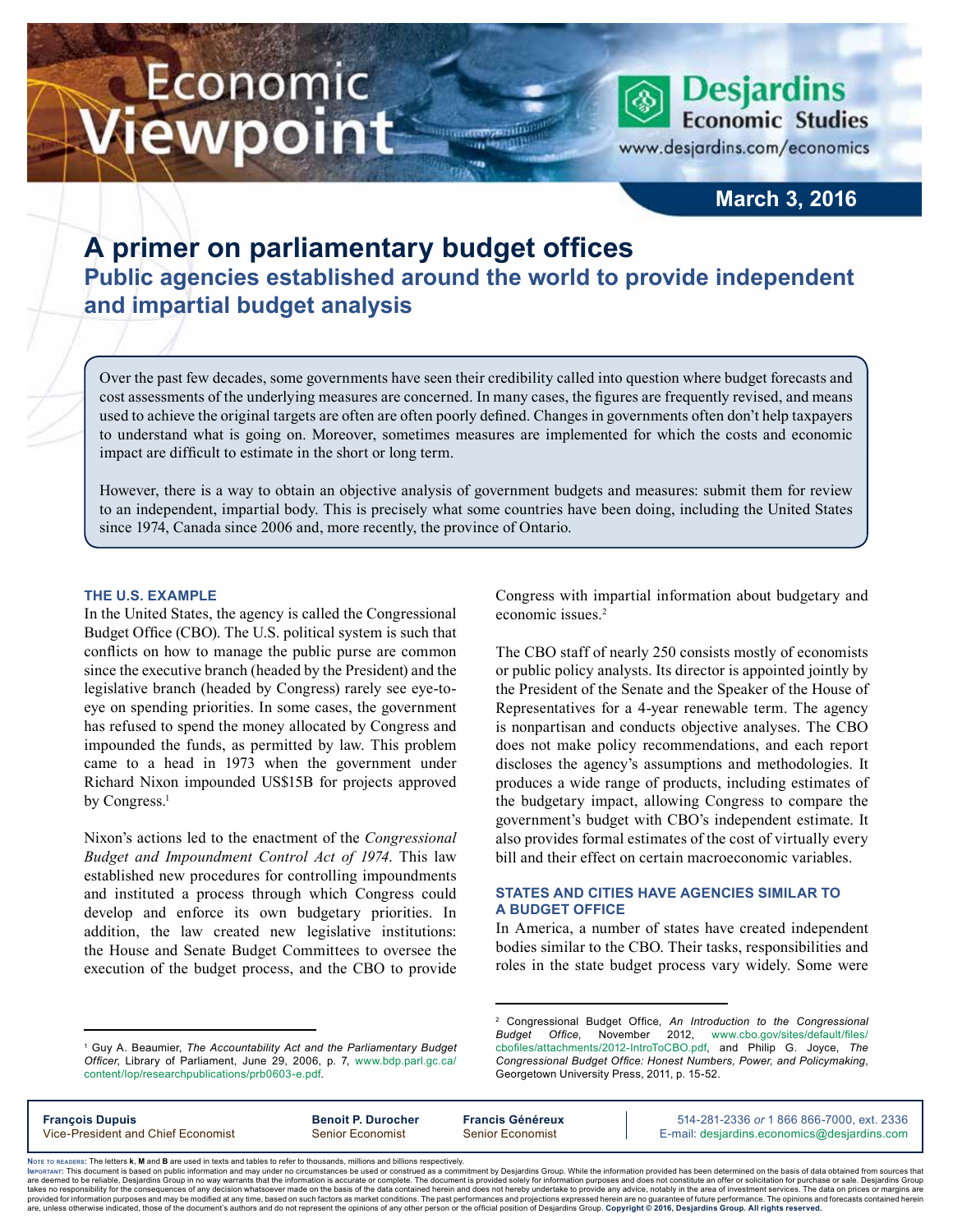



created well before the CBO. The first was California's Legislative Analyst's Office (LAO), established in 1941. Today, there are  $44$  legislative fiscal agencies<sup>3</sup> in the United States, most of which provide professional nonpartisan budget analysis. Thirty-three produce fiscal notes that analyze the budgetary impacts of proposed legislation.4 One example of how the responsibilities of these independent agencies differ is California, whose LAO provides analysis of the Governor's budget and makes multi-year economic projections, making this analysis possible. However, like other large states such as New York, Massachusetts and Illinois, the budgetary effect of legislation is not systematically analyzed by the independent agency but rather by the Executive Branch or by Legislative House committees. According to the Center on Budget and Policy Priorities, this practice could result in partisan analysis and should therefore be avoided.<sup>5</sup>

Some cities and counties also have independent budget analysis agencies whose mandate is to inform city councils about the fiscal outlook and the effects of the measures proposed by the mayors in the budgets. In 1989, New York City created the New York City Independent Budget Office, although it only became operational in 1996. This agency provides a forecast of the city's revenues and spending and analyzes the proposals made by the Mayor and City Council. Like the CBO, it examines issues of interest for the Administration and city residents. Chicago also has such an agency. Lastly, San Diego has an operational Office of the Independent Budget Analyst since 2006.

#### **Budget offices elsewhere in the world**

Although the number of budget offices has recently increased, the fact is that independent budget analysis agencies have existed for a long time outside the United States. Predating even the CBO, the CPB Netherlands Bureau for Economic Policy Analysis is the oldest such agency, having been founded in 1945. Although fully independent as far as its work is concerned, it is not a parliamentary agency since it is a part of the Ministry of Economic Affairs. Also among the first to create a budget office are Japan (1950, but with a limited mandate and independence), Denmark (1962) and Germany (1963).

An International Monetary Fund (IMF) database that tracks fiscal councils lists 36 countries with budget analysis agencies.<sup>6</sup> Their mandates and political independence vary widely (table 1). Of the lot, the CBO is by far the largest in terms of employees and annual publications. Twenty-six are legally independent of government; in other words, the law guarantees them freedom from political interference. The table shows that only about half of the agencies (16) have a mandate to produce economic forecasts but that the majority (27) are required to analyze the forecasts of those

| Table 1<br><b>Countries with fiscal councils</b> |       |                       |                                    |  |  |
|--------------------------------------------------|-------|-----------------------|------------------------------------|--|--|
| Country                                          | Year* | Legal<br>independence | <b>Operational</b><br>independence |  |  |
| Australia                                        | 2012  | X                     | X                                  |  |  |
| Austria                                          | 2013  |                       | x                                  |  |  |
| Belgium                                          | 1989  | X                     | x                                  |  |  |
| Canada                                           | 2008  | x                     | X                                  |  |  |
| Chile                                            | 2014  |                       |                                    |  |  |
| Croatia                                          | 2013  | x                     |                                    |  |  |
| Cyprus**                                         | 2014  | x                     | x                                  |  |  |
| Denmark                                          | 1962  | x                     | x                                  |  |  |
| Estonia**                                        | 2014  |                       |                                    |  |  |
| Finland                                          | 2013  | x                     | x                                  |  |  |
| France                                           | 2013  | x                     | x                                  |  |  |
| Georgia                                          | 2014  | x                     |                                    |  |  |
| Germany                                          | 1963  | X                     | x                                  |  |  |
| Greece                                           | 2010  | x                     |                                    |  |  |
| Hungary                                          | 2009  | x                     | x                                  |  |  |
| Ireland                                          | 2011  | x                     | X                                  |  |  |
| Italy                                            | 2014  | x                     | x                                  |  |  |
| Japan                                            | 1950  |                       |                                    |  |  |
| Kenya                                            | 2009  |                       |                                    |  |  |
| Latvia                                           | 2014  | x                     | x                                  |  |  |
| Lithuania**                                      | 2015  | x                     | x                                  |  |  |
| Luxembourg**                                     | 2014  |                       |                                    |  |  |
| Mexico                                           | 1999  |                       |                                    |  |  |
| Netherlands                                      | 1945  |                       | x                                  |  |  |
| Portugal                                         | 2012  | X                     | x                                  |  |  |
| Romania                                          | 2010  | X                     | x                                  |  |  |
| Serbia                                           | 2011  | x                     | x                                  |  |  |
| Slovak Republic**                                | 2011  | x                     | x                                  |  |  |
| Slovenia                                         | 1991  | x                     | X                                  |  |  |
| South Africa**                                   | 2014  |                       |                                    |  |  |
| South Korea                                      | 2003  | x                     | x                                  |  |  |
| Spain                                            | 2014  | x                     |                                    |  |  |
| Sweden                                           | 2007  | x                     | x                                  |  |  |
| Uganda                                           | 2001  |                       |                                    |  |  |
| United Kingdom                                   | 2010  | x                     | x                                  |  |  |
| <b>United States</b>                             | 1974  | x                     | x                                  |  |  |

\* Years indicate the start of the organization's activities, which may differ from the year of establishment; \*\* The office was still in development when the International Monetary Fund updated its database.

Sources: International Monetary Fund and Desjardins, Economic Studies

6 The database is available on the International Monetary Fund's website: [www.imf.org/external/np/fad/council/.](http://www.imf.org/external/np/fad/council/)

<sup>3</sup> Elizabeth C. McNichol et al., *Budgeting for the Future: Fiscal Planning Tools Can Show the Way*, Center on Budget and Policy Priorities, February 2014, 53 p., [www.cbpp.org/sites/default/files/atoms/files/2-4-14sfp.pdf](http://www.cbpp.org/sites/default/files/atoms/files/2-4-14sfp.pdf).

<sup>4</sup> Elizabeth C. McNichol et al., *Better Cost Estimates, Better Budgets*, Center on Budget and Policy Priorities, November 24, 2015, 24 p., [www.cbpp.org/](http://www.cbpp.org/sites/default/files/atoms/files/10-15-15sfp2.pdf) [sites/default/files/atoms/files/10-15-15sfp2.pdf](http://www.cbpp.org/sites/default/files/atoms/files/10-15-15sfp2.pdf).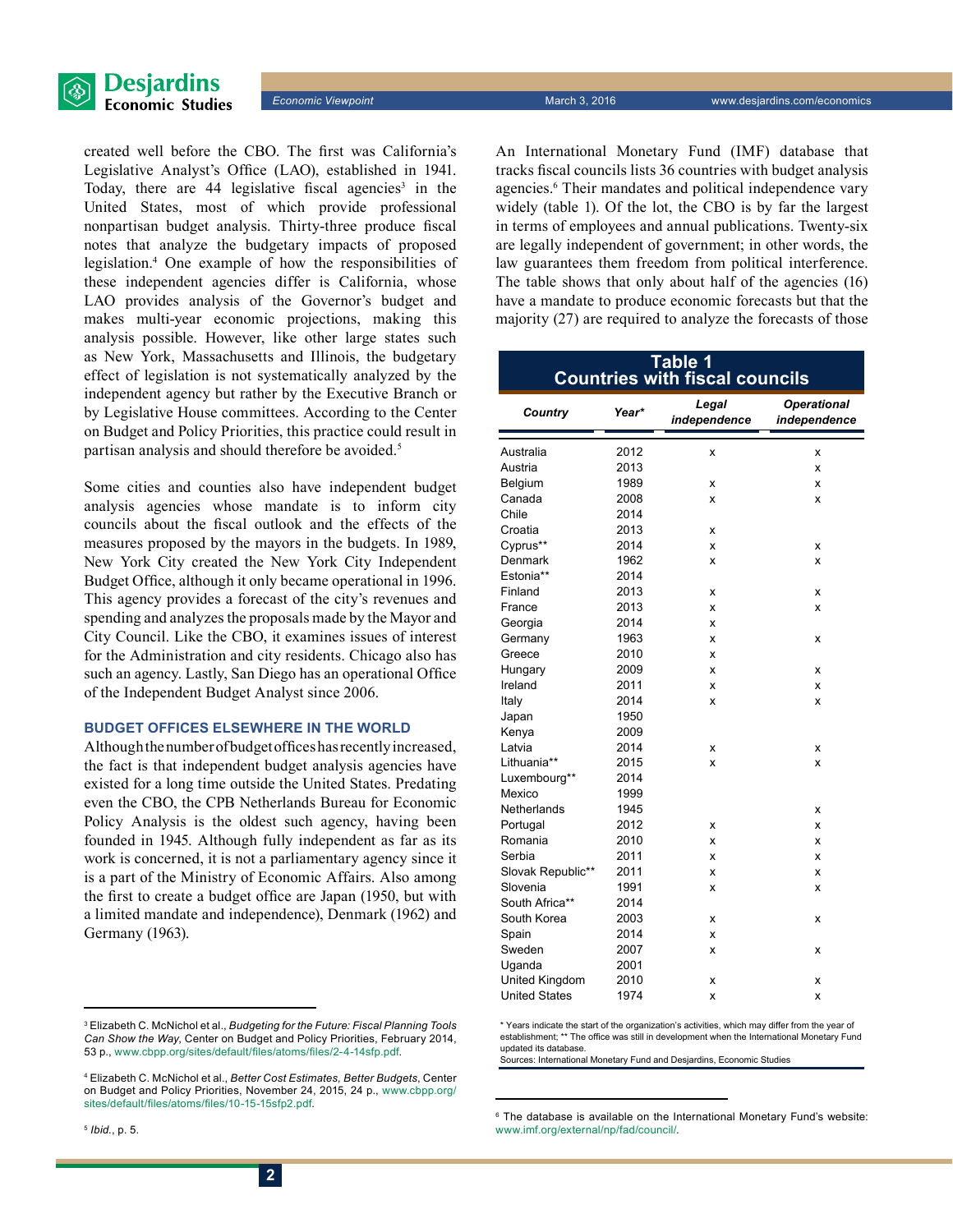*Economic Viewpoint* March 3, 2016 www.desjardins.com/economics

Desjardins **Economic Studies** 

submitting the budgets. Only two (Spain and Hungary) have the power to block the budget process.

The number of independent budget analysis agencies surged after the 2008–2009 recession (graph 1), mostly in advanced countries, members of the Organization for Economic Co‑operation and Development (OECD). The concept has also found favour in a number of emerging nations, particularly in Eastern Europe (Georgia, Hungary, Romania), but also in Africa (Kenya, South Africa, Uganda) and Latin America (Chile, Mexico). However, the legal or even the operational independence of these agencies in emerging nations is less obvious.



As a result of the budgetary issues that ensued after the 2008–2009 recession and the European debt crisis, most European Union members now have their own independent budget analysis agency and, since 2013, all member States are required to have one in place.<sup>7</sup> Some existing institutions that resembled this type of agency have been restructured to be able to fulfill a broader and more formal mandate. In 2012, France set up the Haut Conseil des finances publiques. That same year, Italy and Austria established a Parliamentary Budget Office, while Greece did the same in 2010. Spain created the Independent Authority for Fiscal Responsibility in 2013. The United Kingdom, for its part, opened its Office for Budget Responsibility in 2010.

In Asia, South Korea has a National Assembly Budget Office (2003), whose counterpart in Australia is known as the Parliamentary Budget Office (2012). It is interesting to note that in addition to conducting budget analysis and assessing the costs of certain measures, the Australia Office prepares, during election periods, costing of political parties' pre-election commitments.8

Based on international examples of budget offices, IMF researchers have drawn certain conclusions about their usefulness.9 According to their study, in order to be effective, fiscal councils must have solid foundations, more specifically:

- $\triangleright$  Independence from politics and political interference.
- $\triangleright$  The provision or public assessments of budget and economic forecasts.
- $\triangleright$  A strong presence in the public debate.
- $\triangleright$  The monitoring of compliance with fiscal policy rules.

When these features are present, these agencies are associated with stronger fiscal performance and better economic and budgetary forecasts.

## **In Canada, the federal government also has a budget office**

In Canada, the position of Parliamentary Budget Officer (PBO) was created in 2006 under the *Federal Accountability Act*. The PBO's mandate is essentially the same as the CBO director's, i.e. "to provide independent and objective analysis to Parliament on the state of the nation's finances, the government's estimates and trends in the Canadian economy; and upon request from a committee or parliamentarian, to estimate the financial cost of any proposal for matters over which Parliament has jurisdiction."<sup>10</sup>

However, the PBO has less independent authority than the CBO director, who is appointed by the Speaker of the House of Representatives and the President of the Senate and who can only be removed from office by a resolution of either house of Congress. In Canada, the PBO's mandate can be revoked at any time, whereas parliamentary officers, such as the Auditor General and the Chief Electoral Officer, can only be removed from office for just cause. In 2013,

<sup>7</sup> European Central Bank, "Fiscal Councils in EU Countries." *Monthly Bulletin*, June 2014, 5 p., [www.ecb.europa.eu/pub/pdf/other/mb201406\\_](http://www.ecb.europa.eu/pub/pdf/other/mb201406_focus08.en.pdf) [focus08.en.pdf](http://www.ecb.europa.eu/pub/pdf/other/mb201406_focus08.en.pdf).

<sup>8</sup> International Monetary Fund, "Budget Institutions in G‑20 Countries— Country evaluations." *IMF Policy Paper*, April 7, 2014, 103 p., [www.imf.org/](http://www.imf.org/external/np/pp/eng/2014/040714d.pdf) [external/np/pp/eng/2014/040714d.pdf.](http://www.imf.org/external/np/pp/eng/2014/040714d.pdf)

<sup>9</sup> Xavier Debrun and Tidiane Kinda, *Strengthening Post-Crisis Fiscal Credibility: Fiscal Councils on the Rise—A New Dataset*, International Monetary Fund, *IMF Working Paper*, April 2014, 35 p., [www.imf.org/external/](http://www.imf.org/external/pubs/ft/wp/2014/wp1458.pdf) [pubs/ft/wp/2014/wp1458.pdf](http://www.imf.org/external/pubs/ft/wp/2014/wp1458.pdf).

<sup>10</sup> [www.pbo-dpb.gc.ca/en/](http://www.pbo-dpb.gc.ca/en/). It should be noted that although the PBO position was created in 2006, the first officer was appointed only in 2008 for reasons explained at length in: Gary Levy, "A Parliamentary Budget Officer for Canada." *Canadian Parliamentary Review*, Vol. 31, No. 2, summer 2008, p. 40-45, [www.revparl.ca/31/2/31n2\\_08e\\_Levy.pdf](http://www.revparl.ca/31/2/31n2_08e_Levy.pdf).